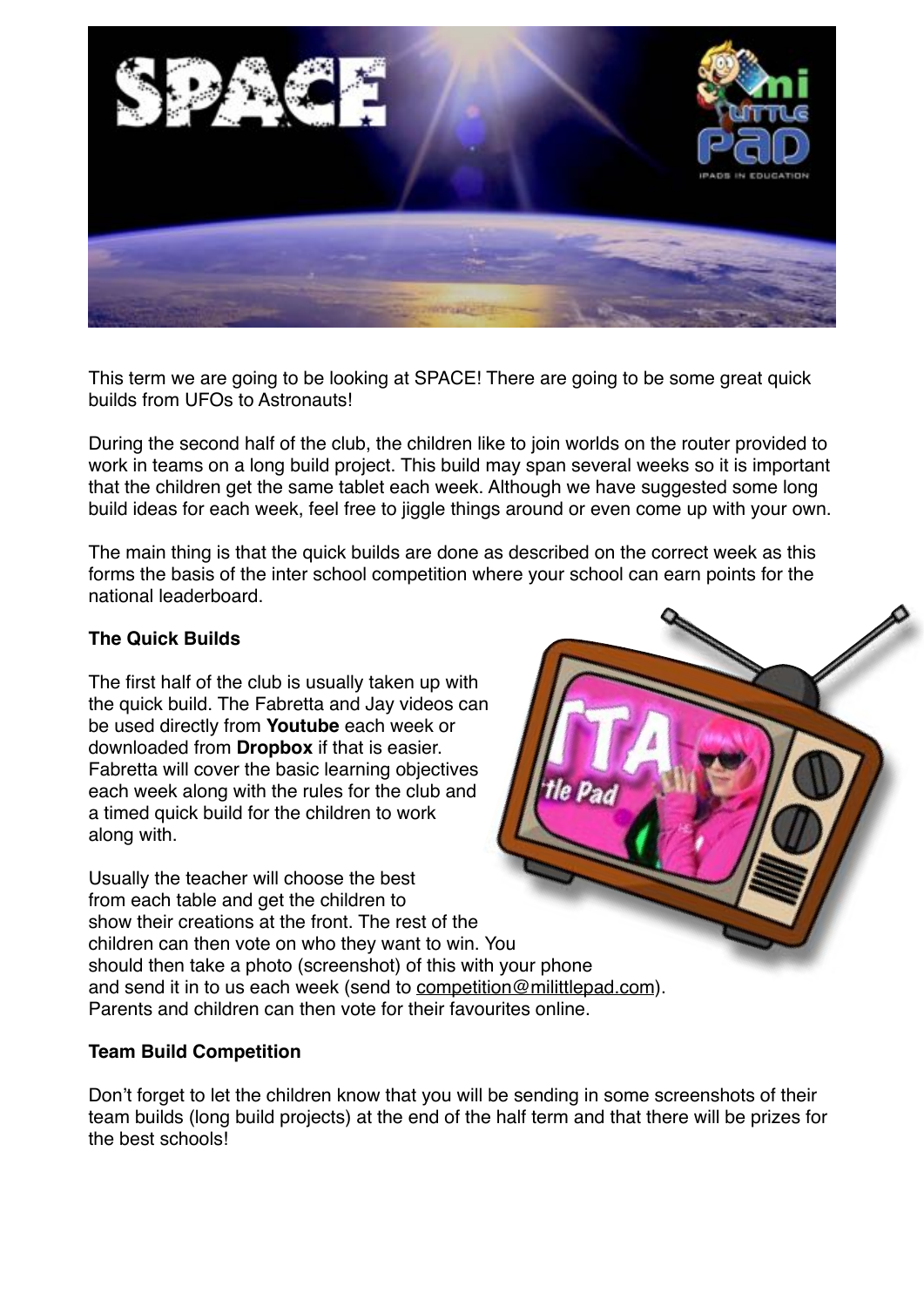## **Week 1 - First Man in Space**

**Yuri Gagarin (**1934 – 27 March 1968) was a [Russian](https://en.wikipedia.org/wiki/Russian_people) [Soviet](https://en.wikipedia.org/wiki/Soviet_Air_Forces) pilot and [cosmonaut.](https://en.wikipedia.org/wiki/Cosmonaut) He was the first human to journey into [outer space](https://en.wikipedia.org/wiki/Outer_space), when his [Vostok](https://en.wikipedia.org/wiki/Vostok_(spacecraft)) [spacecraft](https://en.wikipedia.org/wiki/Spacecraft) completed an [orbit](https://en.wikipedia.org/wiki/Orbit) of the [Earth](https://en.wikipedia.org/wiki/Earth) on 12 April 1961.



Gagarin became an international celebrity and was awarded many medals and titles, including [Hero of](https://en.wikipedia.org/wiki/Hero_of_the_Soviet_Union)  [the Soviet Union](https://en.wikipedia.org/wiki/Hero_of_the_Soviet_Union), the nation's highest honour. [Vostok 1](https://en.wikipedia.org/wiki/Vostok_1) marked his only spaceflight, but he served as backup crew on other missions. He even featured on a Russian stamp! (below)

**Did You Know…** Since Yuri Gagarin, more than 500 people have made a journey into space! Of the **536**, **three people** completed only a sub-orbital flight, **533 people** reached Earth orbit, 24 traveled beyond low Earth orbit and 12 walked on the Moon. Space travellers have spent over 29,000 person-days (or a cumulative total of over 77 years) in space including over 100 person-days of spacewalks.

**Quick Build…** An Astronaut!

### **Team Builds (Long Build)**

See if you can build a moon base! There is a lot to construct from scientific laboratories to laser defence systems! Don't forget that our astronauts need somewhere to work, rest and play…where are they going to sleep? They definitely need a gym because there is low gravity on the moon to work their muscles!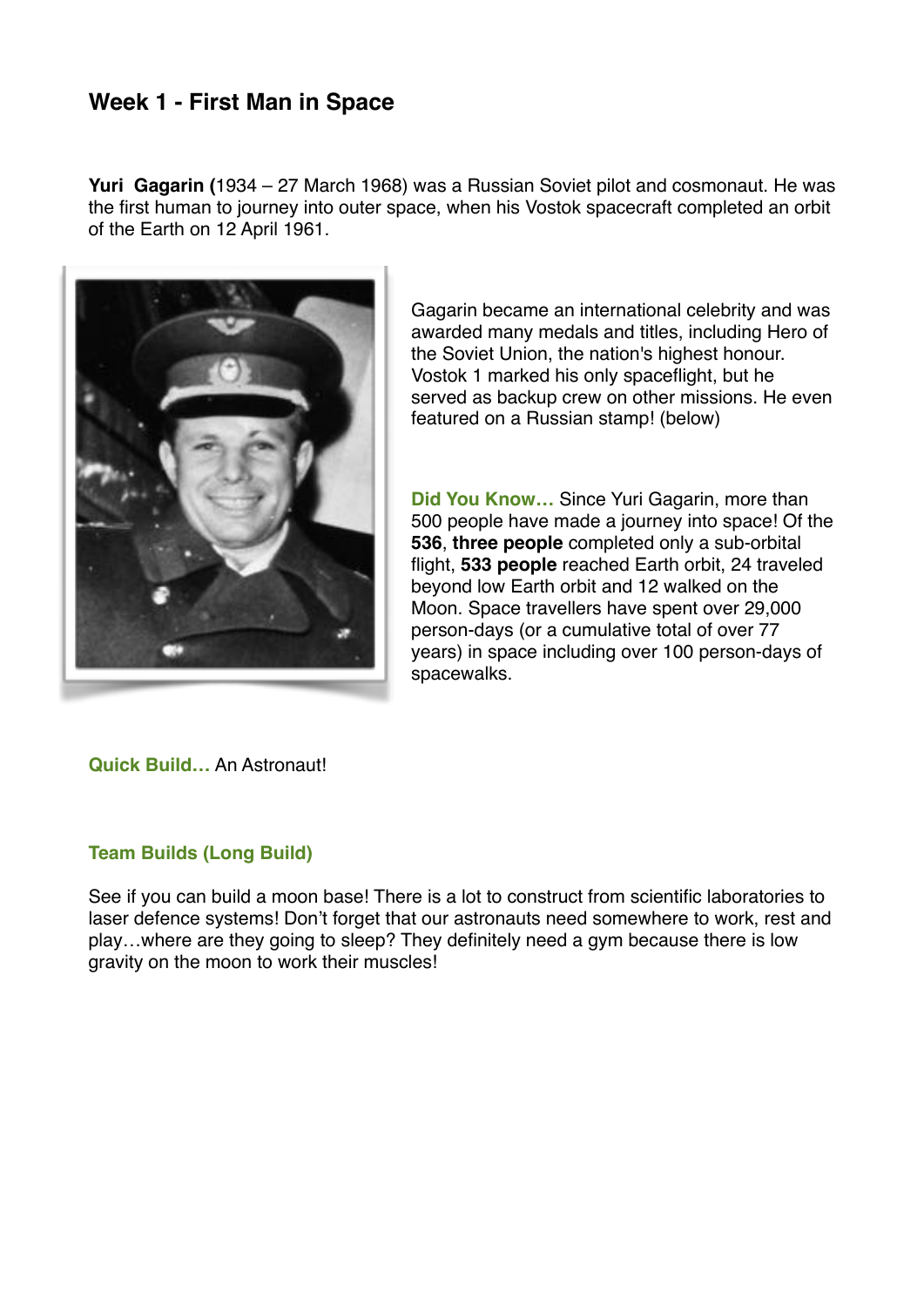## **Week 2 - First Man on the Moon**

**Neil Armstrong** (1930 – 2012) was an American [astronaut](https://en.wikipedia.org/wiki/Astronaut) and the [first person to walk on the Moon](https://en.wikipedia.org/wiki/Apollo_11#Lunar_surface_operations) in 1969. He was also an [aerospace engineer](https://en.wikipedia.org/wiki/Aerospace_engineering) and [university](https://en.wikipedia.org/wiki/University_professor)  [professor](https://en.wikipedia.org/wiki/University_professor).

**Did You Know…** Armstrong was an extremely brave test pilot and flew some of the fastest experimental aircraft ever invented. Here is a picture of him below (Taken in 1960) with the completely mad X-15 that could fly at more than 4000mph!!



### **Quick Build…** A Space Rocket!

### **Team Build (Long Build)**

See if you can build a moon base! There is a lot to construct from scientific laboratories to laser defence systems! Don't forget that our astronauts need somewhere to work, rest and play…where are they going to sleep? They definitely need a gym because there is low gravity on the moon to work their muscles!

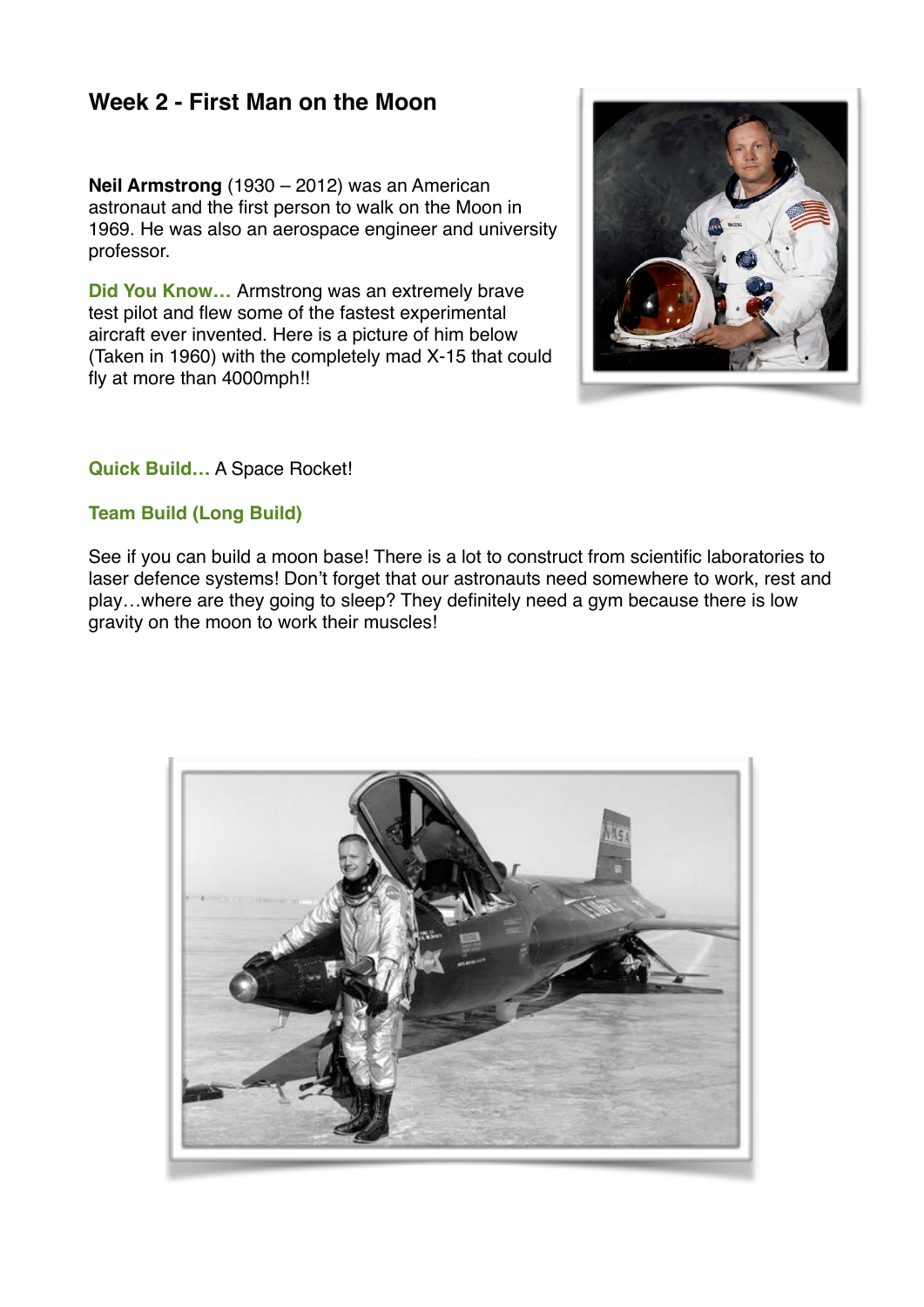## **Week 3 - UFOs**

During the late 1940s and through the 1950s, UFOs were often referred to popularly as ["flying saucers](https://en.wikipedia.org/wiki/Flying_saucer)" or "flying discs". The term UFO became more widespread during the 1950s and many thought that sightings of such objects were an indication that we were having alien visitors from other planets!



**Did you know…** that UFO stands for Unidentified Flying Object?

**Quick Build…** An Alien!

## **Team Builds (Long Build)**

See if you can build a moon base!

There a lot to construct from scientific laboratories to laser defence systems! Don't forget that our astronauts need somewhere to work, rest and play…where are they going to sleep? They definitely need a gym because there is low gravity on the moon to work their muscles!

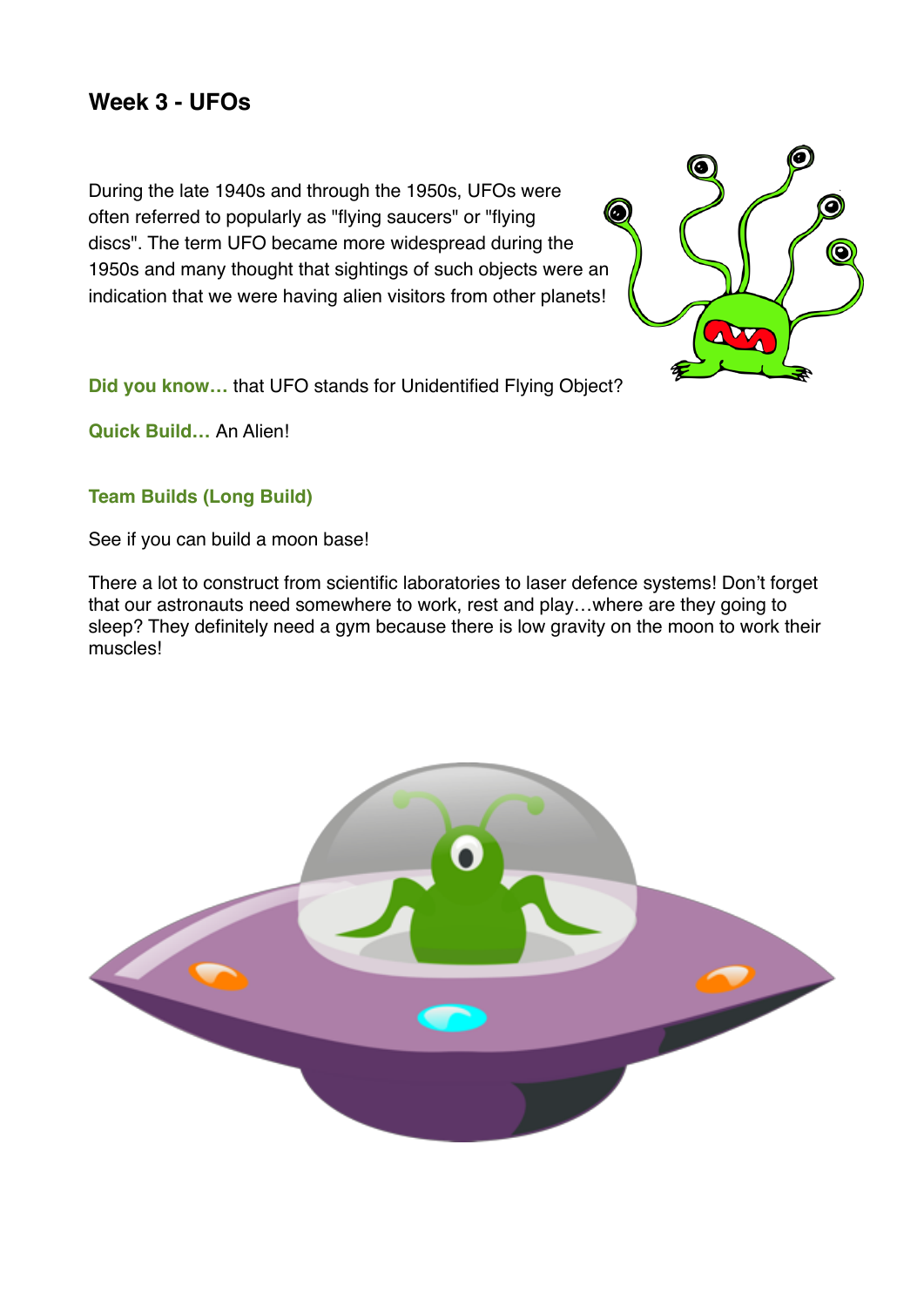# **Week 4 - The Space Shuttle**

The **Space Shuttle** was a partially [reusable](https://en.wikipedia.org/wiki/Reusable_launch_system) [spacecraft](https://en.wikipedia.org/wiki/Spacecraft) operated by NASA (the space agency in America). The first of four orbital test flights occurred in 1981, leading to operational flights beginning in 1982. They were used on a total of 135 missions from 1981 to 2011, launched from the [Kennedy Space](https://en.wikipedia.org/wiki/Kennedy_Space_Center)  [Center](https://en.wikipedia.org/wiki/Kennedy_Space_Center) (KSC) in Florida.

**Did you know…** that during its test flights, the Space Shuttle was carried high into the atmosphere on the back of a jumbo jet (pic below) Almost unbelievable that the jumbo jet could take off with that on it's back!



#### **Quick Build…** A Space Shuttle!

### **Team Build (Long Build)**

See if you can build a moon base! There a lot to construct from scientific laboratories to laser defence systems! Don't forget that our astronauts need somewhere to work, rest and play…where are they going to sleep? They definitely need a gym because there is low gravity on the moon to work their muscles!

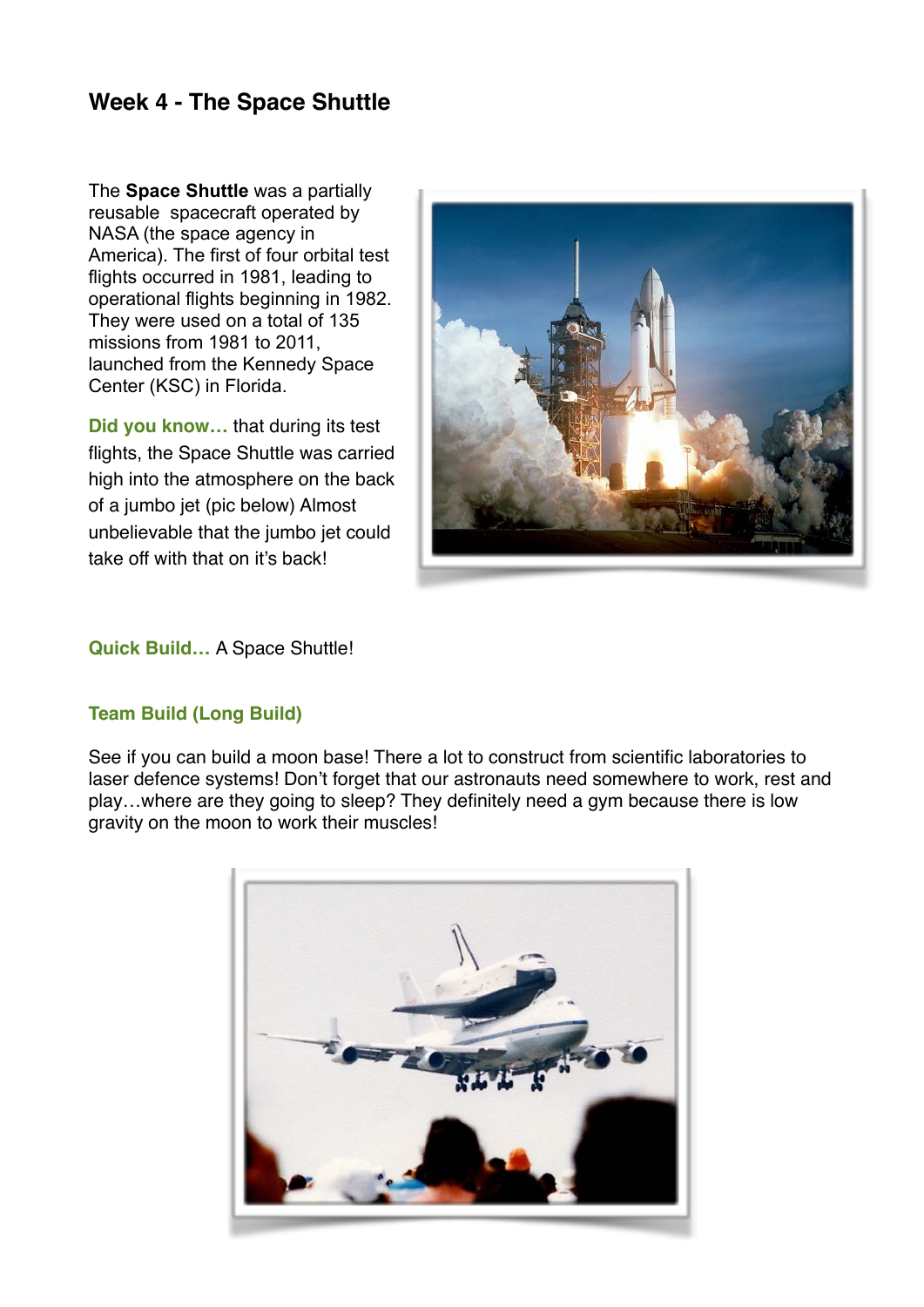# **Week 5 - The International Space Station**

Back in 2015, our very own Tim Peake spent 6 months on the International Space Station and carried out many scientific experiments. He was be the first British ESA astronaut to visit the International Space Station.

The **International Space Station** (**ISS**)

is a [space station](https://en.wikipedia.org/wiki/Space_station), or a habitable [artificial satellite](https://en.wikipedia.org/wiki/Satellite), in [low Earth orbit](https://en.wikipedia.org/wiki/Low_Earth_orbit). Its first component launched into orbit in 1998. The ISS consists of pressurised modules, external trusses, [solar arrays](https://en.wikipedia.org/wiki/Solar_arrays), and other components. ISS components have been launched by Russian [Proton](https://en.wikipedia.org/wiki/Proton_(rocket)) and [Soyuz](https://en.wikipedia.org/wiki/Soyuz_(rocket_family)) rockets as well as American [Space Shuttles](https://en.wikipedia.org/wiki/Space_Shuttle).



**Did you know…** the ISS is now the largest artificial body in orbit and can often be seen with the [naked eye](https://en.wikipedia.org/wiki/Naked_eye) from Earth!

**Quick Build…** A Space Station!

## **Team Build (Long Build)**

See if you can build a moon base! There's a lot to construct from scientific laboratories to laser defence systems! Don't forget that our astronauts need somewhere to work, rest and play…where are they going to sleep? They definitely need a gym because there is low gravity on the moon to work their muscles!

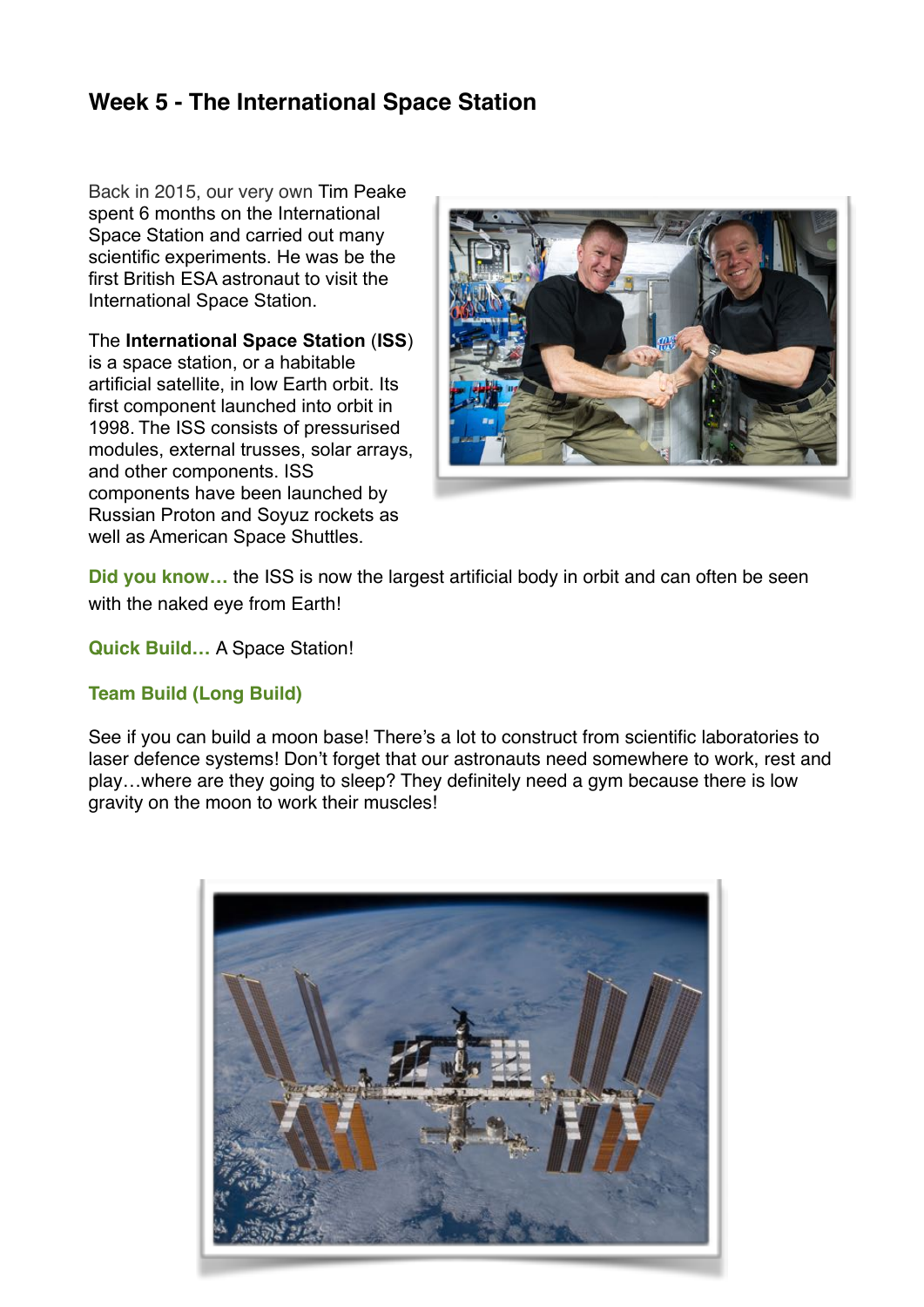## **Week 6 - Snowmen**

As Christmas isn't far away we thought we would take a break from our SPACE topic and explore some different things based on a *frosty theme!*

This week we are looking at snowmen. A snowman is a [snow](https://en.wikipedia.org/wiki/Snow_sculpture)  [sculpture](https://en.wikipedia.org/wiki/Snow_sculpture) often built by children in regions with sufficient snowfall. In many places, typical snowmen consist of three large snowballs of different sizes. Common accessories include branches for arms and a [smiley face](https://en.wikipedia.org/wiki/Smiley) with a [carrot](https://en.wikipedia.org/wiki/Carrot) for a nose. Clothing, such as a [hat](https://en.wikipedia.org/wiki/Hat) or [scarf](https://en.wikipedia.org/wiki/Scarf), is often used.

Did you know - The record for the world's largest snowman was set in 2008 in [Bethel, Maine](https://en.wikipedia.org/wiki/Bethel,_Maine). The snowwoman stood 122 feet 1 inch (37.21 m) in height.

**Quick Build…** A Snowman or Santa Claus!

## **Team Build (Winter Wonderland Featuring Santa's Grotto etc)**

A winter wonderland is a bit like a winter fair with rides and attractions suited to the wintery conditions. Bright lights are very important if you want yours to look impressive as winter evenings are often very dark. Could you build a winter rollercoaster or big wheel? What about ice skating?!